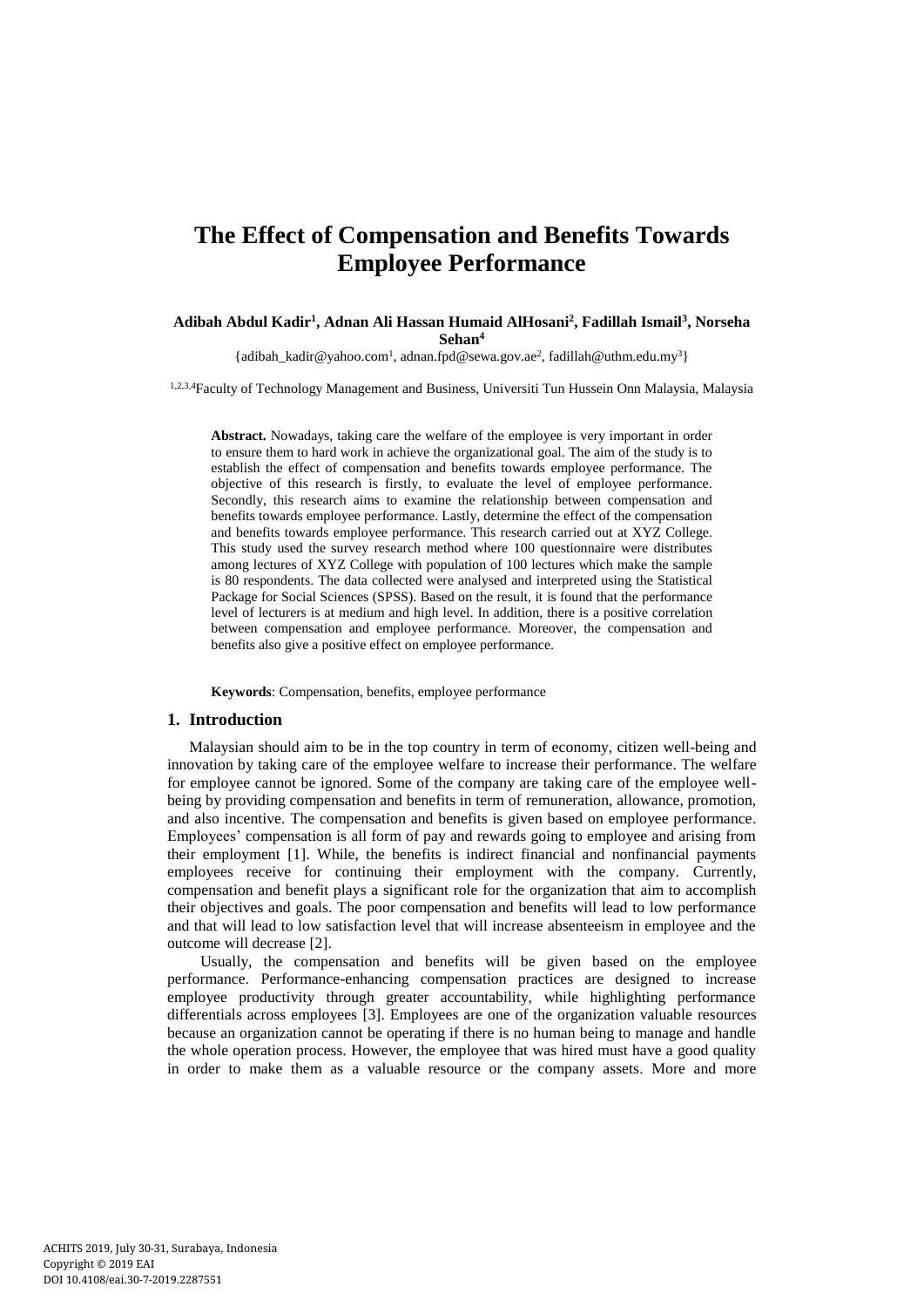organization especially those in the service sector have attuned to the idea that there is not much point in employing people at all if you are not going to take steps to make them want to give their best for you [4].

### **1.1 Research Background**

The organization's reward system can play a critical role in influencing employee performance [3]. The higher education institution play a significant role in developing skills, and increased economy, therefore, high quality staff is required [5]. There are different between compensation and benefits. Compensation is more to financial payment while benefit is non-financial form of value. The benefit is the addition of the payment of employee or compensation that provided. Compensation and benefits is a given because of employee contribution to organization. In order to make sure that they give the best service to the university, the academic organization must satisfy the need of the academic staff. The basic compensation and benefit that the lecturers of XVY College received are the remuneration, allowance, promotion, and also incentive. According to a study on work life balance of a career women shows that, motivations to work, demographic factors, marital status, number of hours per week, working overtime, management's commitment to improve Work Life Balance, time for personal wellbeing do not affect work life balance of female employees; instead, satisfactory compensation is a distinguishing factor influencing their work life balance [6]. Thus, this study conducted to analyse the effect of the compensation and benefits towards lecturers of XYZ College's performance.

#### **1.2 Problem Statement**

For this study, compensation and benefit for the employee has it problem during the process. This is because, sometimes there are unfair compensation to the employee because of the bias of the manager. The allowances are not provided on fair criteria [2]. Besides, many employees do not understand about the compensation and benefits. Most of the employee thought that the compensation and benefits is only viewed as cash. Compensation and benefits is usually narrowed to cash and as result, employers only have a tunneled vision when it comes to the issues of compensation for their employees [7].

Prior research has sought to identify a "pay for performance" relationship in executive compensation, but discovered no clear link between presidential salaries and performance measures [8]. However, the poor compensation and benefits will lead to low performance, thus lead to low satisfaction level and increase absenteeism in employee and the outcome will decrease [2]. The organization that manage compensation and benefits of the employee poorly will decrease the motivation of the employee to work harder [9]. Ccompensation is very important for the performance of employees. Compensation pertains to all the extrinsic rewards employees receive in exchange for their work [10]. Whenever there is low level of employee satisfaction in any organization, the employees of that organization will intentionally leave that organization. The high level of employee turnover has negative impact to organization economy and social processes. The organization profitability and productivity will be reduced because of the employee turnover.

### **1.3 Research Question**

1. What is the level of employee performance?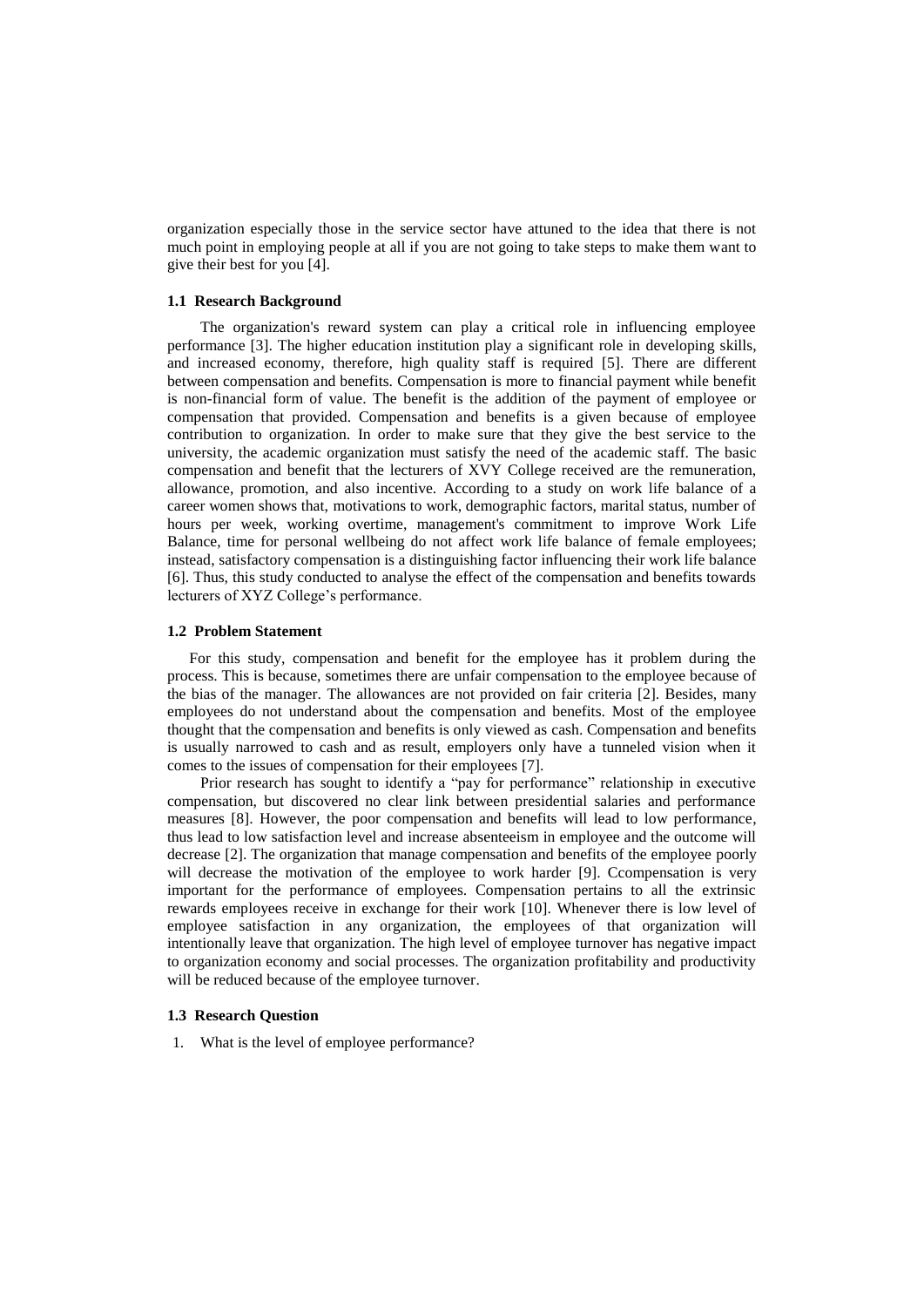- 2. What is the relationship of the compensation and benefits towards employee performance?
- 3. How the compensation and benefits affect the employee performance?

### **1.4 Objective**

The overall objective of this research is to analyze the compensation and benefits on the employee performance while, the specific objectives of this research are:

- 1. To evaluate the level of employee performance.
- 2. To examine the relationship between compensation and benefits towards employee performance.
- 3. To determine the effect of compensation and benefits towards employee performance.

#### **1.5 Research Scope**

The population pools of this study are the lectures of XYZ College. The sample of this study is 80 respondents. This research was conducted in Sri Gading, Batu Pahat, Johor. The probability sampling is used in this research since the number of the population selected is known. This research was conducted by using the quantitative method. The questionnaire were distributed among the sample of population.

#### **1.6 Significant of research**

This study was conducted to obtain more information about the effect of compensation and benefits towards employee performance among XYZ College's lecturers. This study is very important to the employee, academic institution and for the future research. The compensation and benefits is very important in increasing the employee motivation to perform well. This is because; it can improve the life of the employee and secure their life in the future. The employee will raise their performance so that they will get the bonus or promotion as the compensation and benefit.

Besides, the good compensation and benefit plan will increase the retention engagement of the employee. The employee turnover will be decrease and this will save the organization cost in recruiting new employee. To recruit the new employee, the organization will have to spend money in sending the new employee for training. In addition, this study also can be one of the reference sources to other researches who are interested to study the subject in deeper.

### **2. Literature review**

#### **2.1 Definition of Compensation**

For an organization to supervise compensation efficiently, the employer need to have a positive influence on the performance of its employee, and understand the various aspect of compensation as motivators that motivate employees and direct their behavior towards achieving organizational objectives [7].

Generous reward retain employee and ultimately lead to job satisfaction, commitment and loyalty. Compensation is the reward that workers receive for their service or contribution to the organisation [11]. Meanwhile, the other author stated that compensation is a systematic approach to provide monetary value and other benefits to employees in exchange for their work and service [12].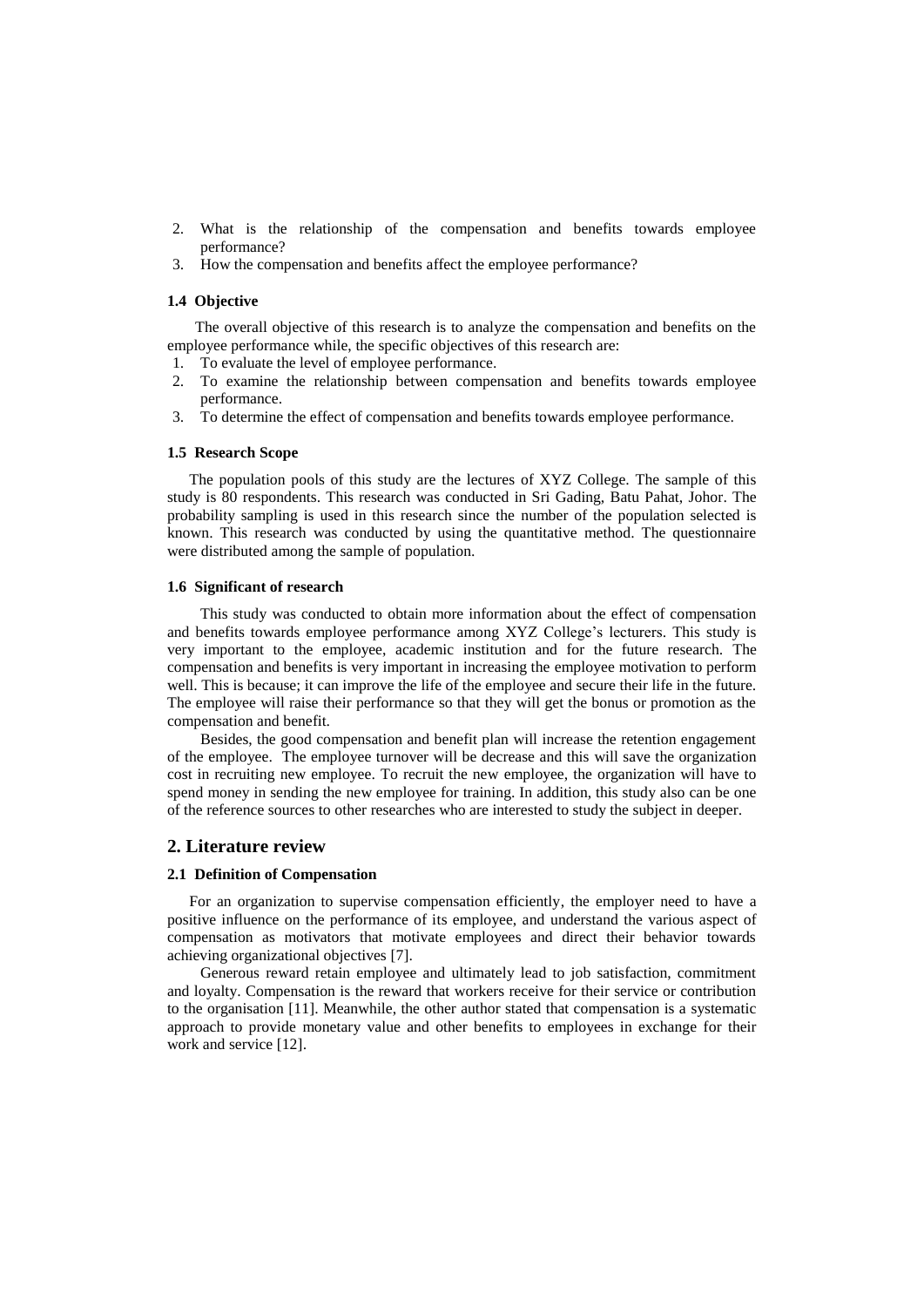### **2.2 Definition of Benefits**

Employee benefit is defined as any form of reward provided by the organisation other than wages or salaries that is paid for in whole or in part by the employer [13]. The benefit also referred as indirect compensation because it is given to employees in the form of a plan (such as health Insurance, organization shares and retirement benefits) rather than cash [14]. Employee benefit can be referred to the benefits that are provided to the employees in addition to their salary [15]. Benefit includes packages an employer practices to supplement the cash compensation that employees receive. In other hand, benefit comprises of health, income protection, savings and retirement program that provide security for employees and families [5].

Employee performance can be seen as an activity in which the individual can achieved the task assigned to it successfully, subject to the usual constraint of the reasonable use of available resources [16]. Employee performance will exchange the fate of the organization with the hard work and good performance that will increase the productivity, and indirectly, increase the profit. Therefore, as the retribution the employee should be reward.

### **2.3 Different between Compensation and Benefits**

Compensation is one of the elements of reward that is provided by company [17]. Benefit is part of the compensation; however it will distinguish by the types of rewards that will be given. Usually, the compensation will be given as the monetary rewards while the benefits will be given as non-monetary reward. These two rewards also known as the direct compensation and indirect compensation. Employee compensation can be seen as all form of financial and significant benefit received by employees as part of the employment relationship [18]. Direct compensation can be like salary or wages while indirect compensation can be as welfare support facility [19].

For this research, the compensation included are the remuneration and allowance while the benefits included are the promotion and incentive. This study was conducted at XYZ College which is education institution in government sector. There is a different between the government and private sector. The wages and salaries of local employees and the state are lower than private sector workers with earnings comparable determinant such as education [20]. However, the benefits such as pensions consist of sharing worker compensation in the public sector are better.

### **2.4 Types of Compensation**

#### **2.4.1 Remuneration**

The remunerations are the payment or rewards given to the individual for work that have been done [21]. Remuneration is including the salary and wages. Wages and salary are defined as the monthly payment that employers pay their employees for service rendered based on contractual agreement [22].When the administration paid remuneration in the reasonable time and fixing the salaries, the performance of the employees habitually growth [23]. Wages are the major and extremely significant motivational aspects that influence the employees' performance in the organization [24]. The remuneration is a challenge for the Human Resource area because it would pursue trends [25]. This is because the salary and wages is not the only ways to retained talented employees in organization. Most of the employees are looking into job that is securing all of their welfare.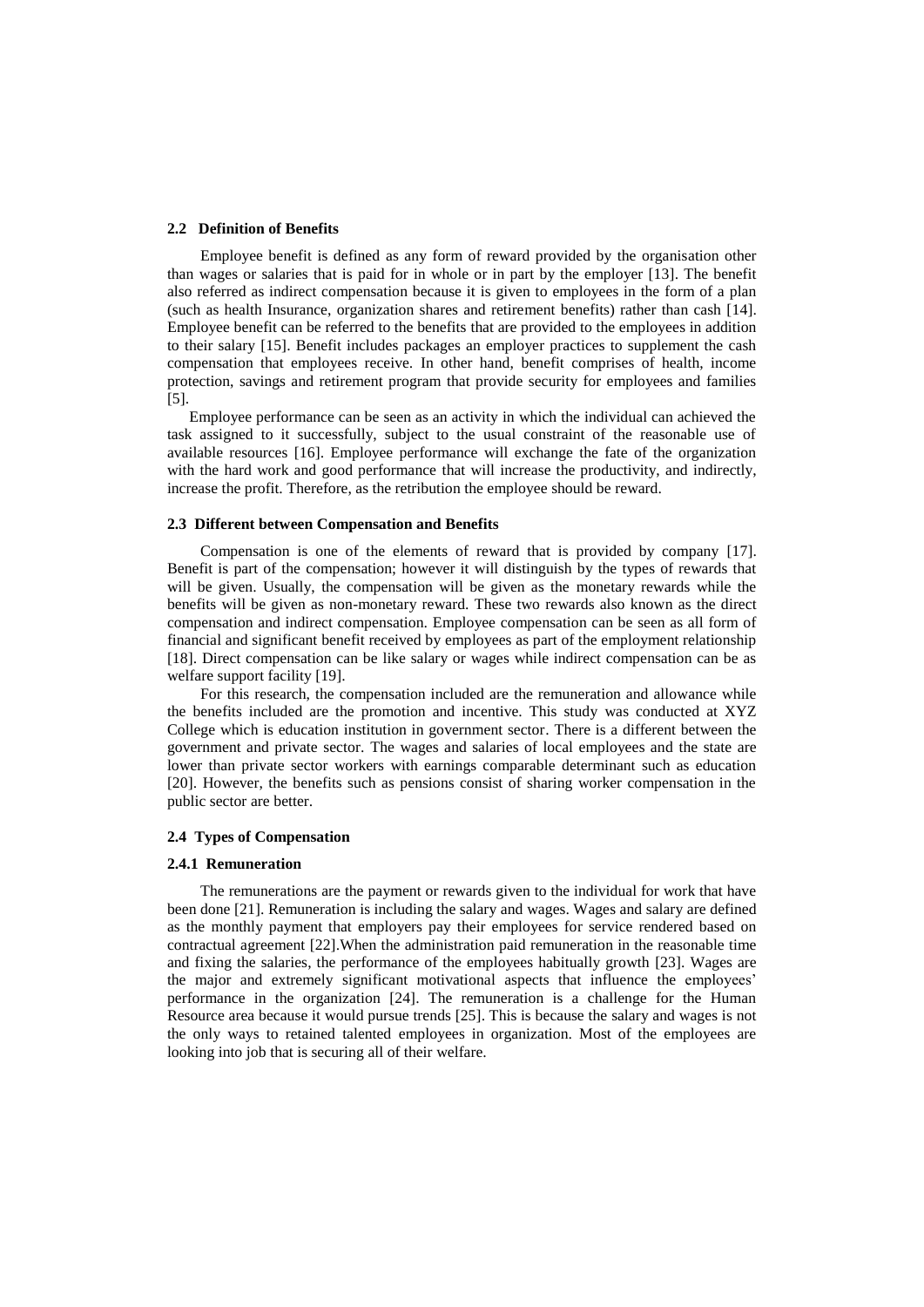### **2.4.2 Allowance**

 Employee allowances including pension, salary sick, insurance coverage, car companies and several other benefit [26]. It is the money that provided to an employee for a specific purpose. Allowance is a financial benefits other than the salaries offered to employees for specific purposes such as employee movements, financial support and employee engagement allowances [11]. The high allowance can engage their employee to still remain at the organization and give their devotion and show their loyalty. The long term employee expands more knowledge and expertise in doing their job based on the long experience. However in each country and profession the use of allowance is different. There are country and profession that have allowance for certain job types, project, working hour or regime and location [27].

### **2.5 Types of Benefits**

#### **2.5.1 Promotion**

The promotion is the redemption of worker to higher class [28]. Promotion is the recognition of employee effort in the organization. Recognition is required in a social and organizational environment as a motivational tool to produce good results [29]. Promotion is likely important in increasing employee performance because the upwards movement of employee rank in the organization will increase the motivation of employee and their sense of responsibility. The employees in the high rank feel more pressure in increasing the organization performance. Besides, enrichment and promotion task consistently in an institution is the ultimate desire of every employee [30].

#### **2.5.2 Incentive**

 Incentives are reward offered in addition to the basic wage or salary directly related to the performance [31]. Besides, incentives known as a performance-based compensation system that links employee compensation to the achievement of workers who works directly in the workplace [32]. The non-monetary incentive include the indirect payment of money in the form of tangible rewards such as gift cards, trophies, vacation trip, meal treats and so on [33]. The positive effect of incentives are used as a lead to show employees what organization wanted to accomplish and what they assess and prioritize as significant to their work [34]. Besides, incentives can be used as an effective tool to attract employee who are desirable, authoritative into the organization, because employee who appreciate this form of magnetism will be interested to work there rather than employee that only looking for steady benefits.

### **2.6 Definition of Employee performance**

Employee performance is the successful completion of task, responsibilities or assignment by selected employee or group of employee based on a set of performance objective and indicator of efficiency and effective utilization of available resources [35]. Besides, employee performance can be seen as an activity in which the individual can achieved the task assigned to them successfully, subject to the usual constraint of the reasonable use of available resources [16]. Employee performance is the achievement of set of standards in terms of accuracy and completeness over a specified period of time [36]. Employee performance will exchange the fate of the organization. With the hard work and good performance in increase the productivity, indirectly the employee is increasing the profit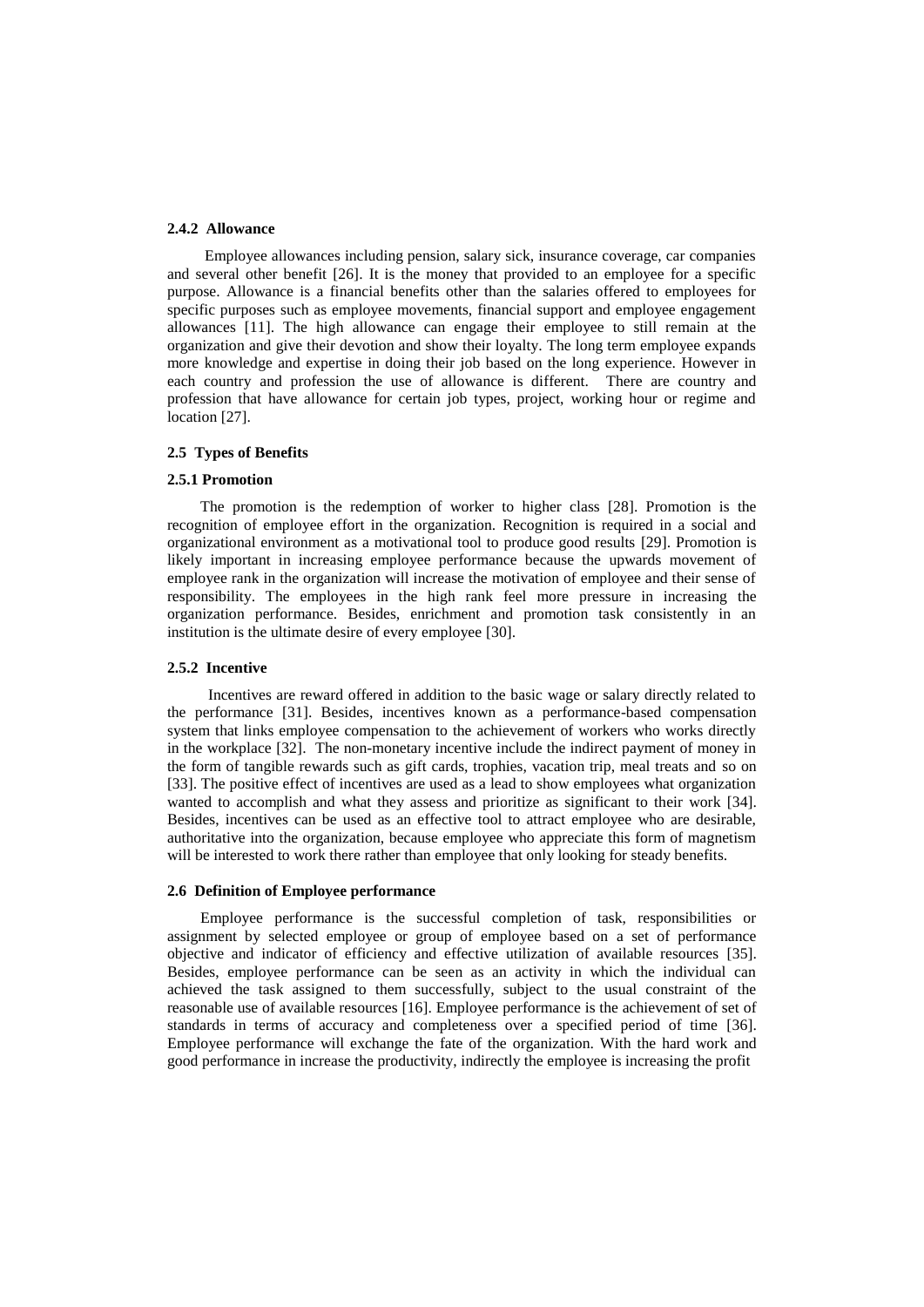### **2.7 Measurement of Employee Performance by their adaptive performance, contextual performance and task performance.**

The triachy model of employee performance has three dimensions which is adaptive performance, task performance and contextual performance [37]. As a component of overall employee performance, adaptive performance refers to the ability of the individual to change his behaviour to a new environment [38]. It is convenient that adjustment to changes in the environment take place at all levels in the organization, beginning with their employees [39].

Meanwhile, the task performance requires more cognitive capabilities and is especially facilitated through task knowledge (knowledge or technical principle require to ensure work performance and ability to handle multiple task, job skills (applying technical knowledge to achieving task successfully without much supervision) and task habit (build-in ability to respond to assigned task that either simplify or block [40].

Lastly, the contextual performance refer to activities that are not specific task or goals but that make individuals, teams and organization more effective and successful [41]. In addition, contextual performance includes collaborating and assisting other, voluntarily undertaking role activities, enduring with full enthusiasm and determination to successfully complete the task, defend organizational goals and comply with organizational policies even though this is inadequate. There is some evidence that contextual performance affects overall performance evaluation [42][43].

### **2.8 Research Framework**



**Figure 1**: Research Framework

Based on Figure 1, remuneration, allowance, promotion and incentive are the elements in the compensation and benefits that will affect the employee performance such as adaptive performance, task performance and contextual performance. Thus, five hypotheses were formulated from the proposed model.

H1a: There are significant relationship between compensation and benefits with employee performance.

H1b: There a significant relationship between remuneration and employee performance.

H<sub>1c</sub>: There a significant relationship between allowance and employee performance.

H<sub>1d</sub>: There a significant relationship between incentive and employee performance.

H<sub>1e</sub>: There a significant relationship between promotion and employee performance.

### **3 Methodology**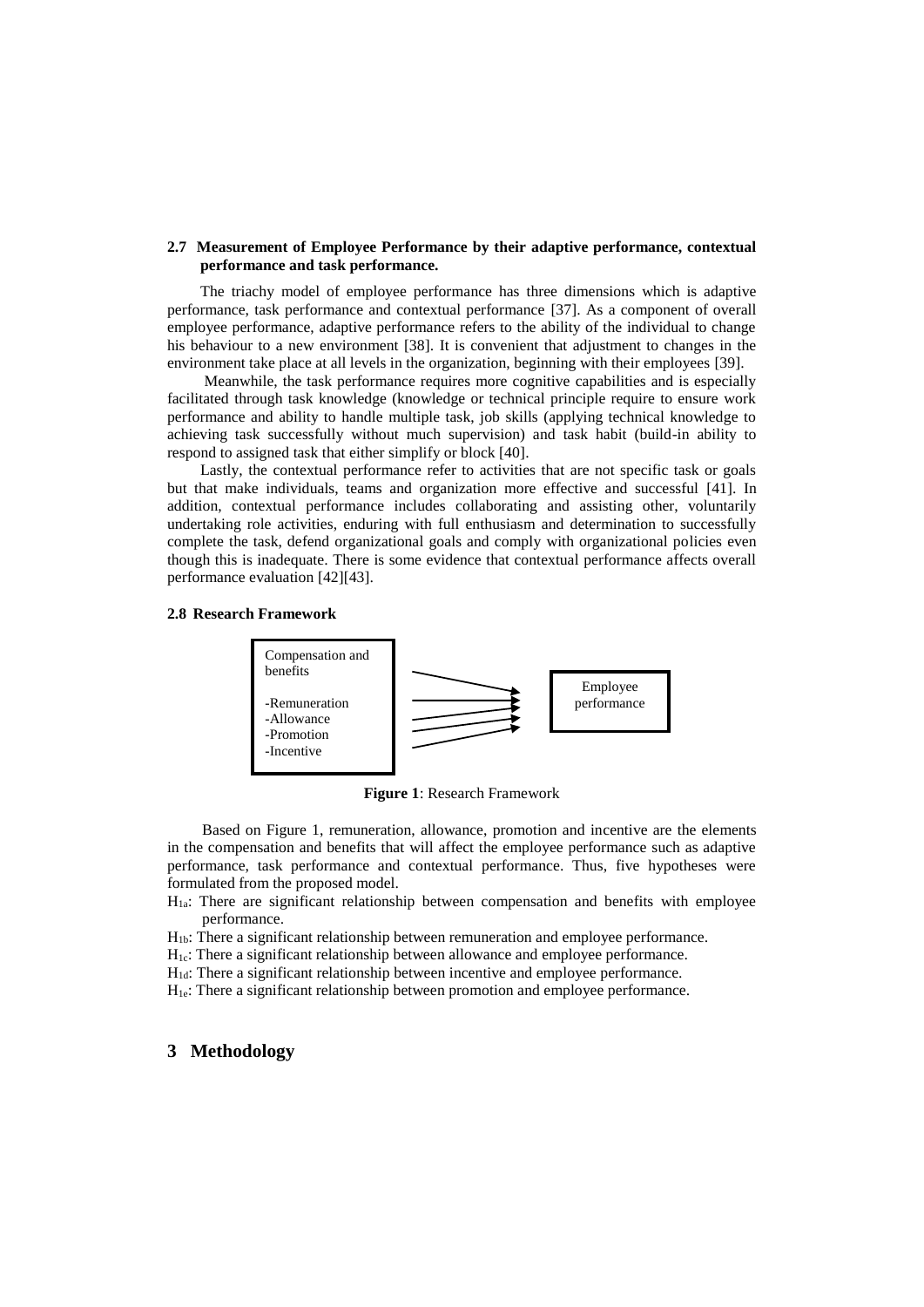### **3.1 Research Design**

The research design is an empirical study. The research were conducted based on descriptive and correlational study. This research were conducted using the survey design which is a non–experimental setting.

### **3.2 Population and Sampling**

For this study, the target population is the lecture at XYZ College which has a total number of 100 lecturers. The total sample is 80 lecturers that were selected randomly. A good sample size depends on three key factors namely, the level of confidence desired, the margin of error and the variability of the population [44].

### **3.2 Instrument**

 In this study, the researcher use quantitative research method to collect the data. Quantitative research method focuses on data collection from large number of consumers to obtain general cognition, objective method or research question phenomenon. This study used primary data and the main data collection technique used was structured questionnaire. The questionnaire used by the researcher as an instrument for the collection of data was divided by 3 sections. The questionnaire contains 32 questions. Section A is about the demographic of the respondent. Section B is about the benchmark of employee performance this questionnaire is adopted from Pradhan & Jena [37]. While, section C measuring the compensation and benefits where the questionnaire is adapted from Feraro-Banta and Shaikh [2]. Section B and C was evaluated by using six-point Likert scale (1- Strongly disagree, 2- Disagree, 3- Somewhat disagree, 4- Somewhat agree, 5- Agree, 6- Strongly agree). Statistical Package for the Social Science (SPSS) was used to calculate the data obtained. This study utilized the quantitative methodology and follows a survey method design. The 100 questionnaires were distributed among the population and 86 were returned.

### **3.3 Pilot test**

 Pilot study is the foundation of good research design [45]. A pilot test will be conducted before collecting the actual data in order to assess the reliability of the research instrument. The purpose of using pilot test is to test the validity and reliability of the research instrument. A pilot test is done before an actual study is conducted. The Cronbach alpha value  $(\alpha)$  is a reliability coefficient that has positive relationship with each other. The closer Cronbach alpha value  $(\alpha)$  is to 1, the greater the internal consistency of the item in the scale. The rule of thumb [46] as shown in table 3.4.

| Alpha Value, (A) | Level        |
|------------------|--------------|
| > 0.9            | Excellent    |
| > 0.8            | Good         |
| > 0.7            | Acceptable   |
| > 0.6            | Questionable |
| > 0.5            | Poor         |
| < 0.5            | Unacceptable |
|                  |              |

**Table 1**: Rule Of Thumb for Cronbach Alpha Value

(Source: George and Mallery, 2003)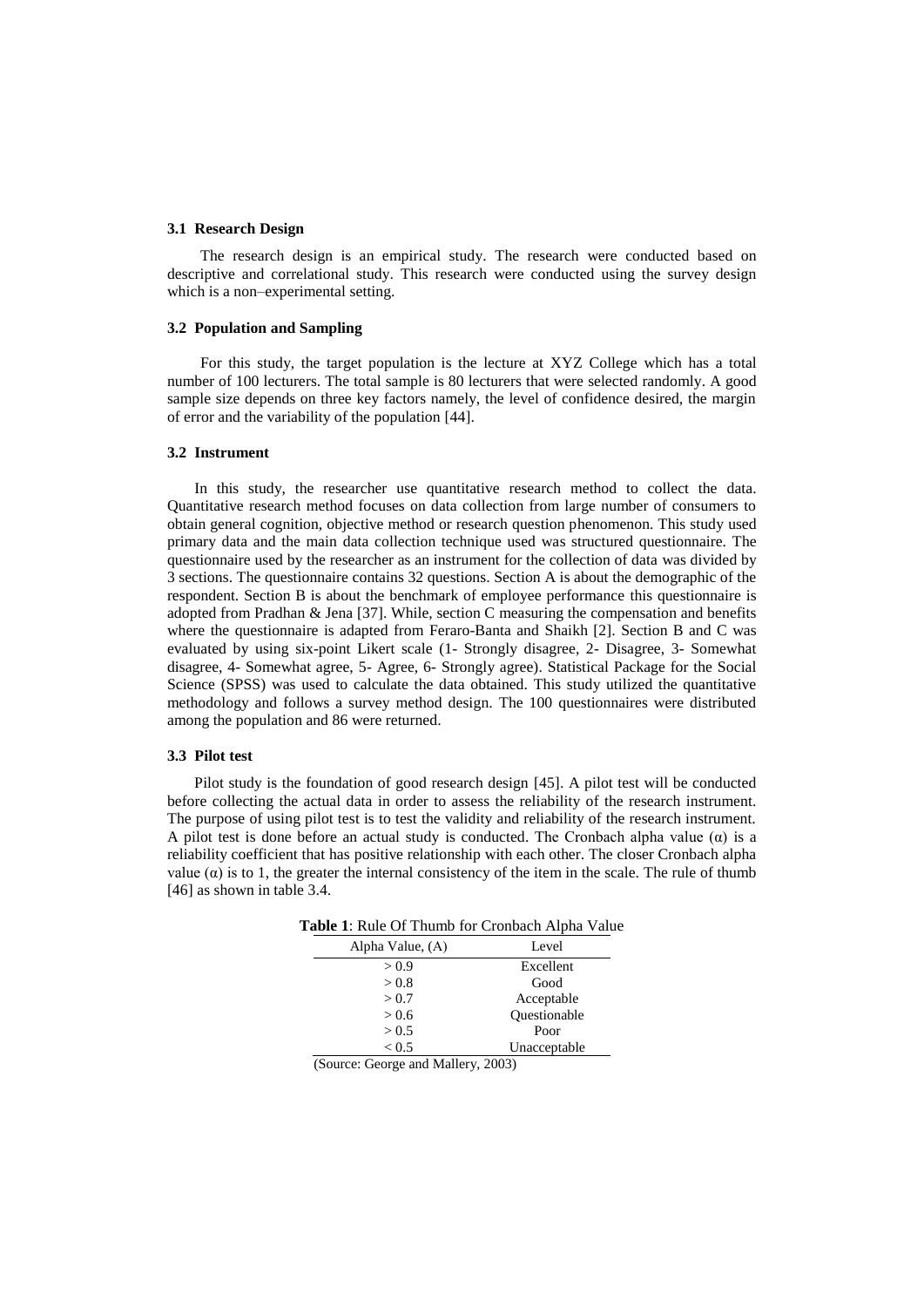To complete the pilot test, a total 30 respondent were pick randomly to answer the prepared questionnaire. From the feedback received, the finding shown in the Table 3.2 which the alpha value is more than 0.941 for overall variable. The value shows that the alpha value obtained are excellent for this research.

| <b>Table 2.</b> Reliability Statistics for Measurement Scales |                                                          |              |    |  |  |
|---------------------------------------------------------------|----------------------------------------------------------|--------------|----|--|--|
| Variables                                                     | Cronbach's Alpha<br><b>Based On Standardized</b><br>Item | N of<br>Item |    |  |  |
| Compensation and benefits                                     | 0.963                                                    | 0.965        | 20 |  |  |
| Employee performance                                          | 0.812                                                    | 0.820        | 16 |  |  |
| Overall                                                       | 0.941                                                    | 0.934        | 36 |  |  |

## **4. Findings and Data Analysis**

### **4.1 Analysis of Demographic**

| Table 3. Demographic Information      |                |            |  |  |
|---------------------------------------|----------------|------------|--|--|
| Demographic information<br>$(N = 86)$ | Frequency      | Percentage |  |  |
| <b>Gender</b>                         |                |            |  |  |
| Male                                  | 51             | 59.3       |  |  |
| Female                                | 35             | 40.7       |  |  |
| Age                                   |                |            |  |  |
| Below 34 years old                    | 30             | 34.9       |  |  |
| $35 - 44$ years old                   | 29             | 33.7       |  |  |
| 45 -54 years old                      | 22             | 25.6       |  |  |
| 55 years old and above                | 5              | 5.8        |  |  |
| <b>Working hour</b>                   |                |            |  |  |
| $6 - 8$ hour                          | 60             | 69.8       |  |  |
| $9 - 11$ hour                         | 24             | 27.9       |  |  |
| 12 hours and above                    | $\overline{2}$ | 2.3        |  |  |
| <b>Wages</b>                          |                |            |  |  |
| <b>Below 3,500</b>                    | 17             | 19.8       |  |  |
| RM3,600-RM6,500                       | 40             | 46.5       |  |  |
| RM6,600-RM9,500                       | 16             | 18.6       |  |  |
| RM9,600 and above                     | 13             | 15.1       |  |  |
| <b>Years of working</b>               |                |            |  |  |
| Below 8 years                         | 24             | 27.9       |  |  |
| $9-16$ years                          | 35             | 40.7       |  |  |
| $16-24$ years                         | 16             | 18.6       |  |  |
| 25 years and above                    | 11             | 12.8       |  |  |
| Qualification                         |                |            |  |  |
| Degree                                | 28             | 32.6       |  |  |
| Master                                | 58             | 67.4       |  |  |
|                                       |                |            |  |  |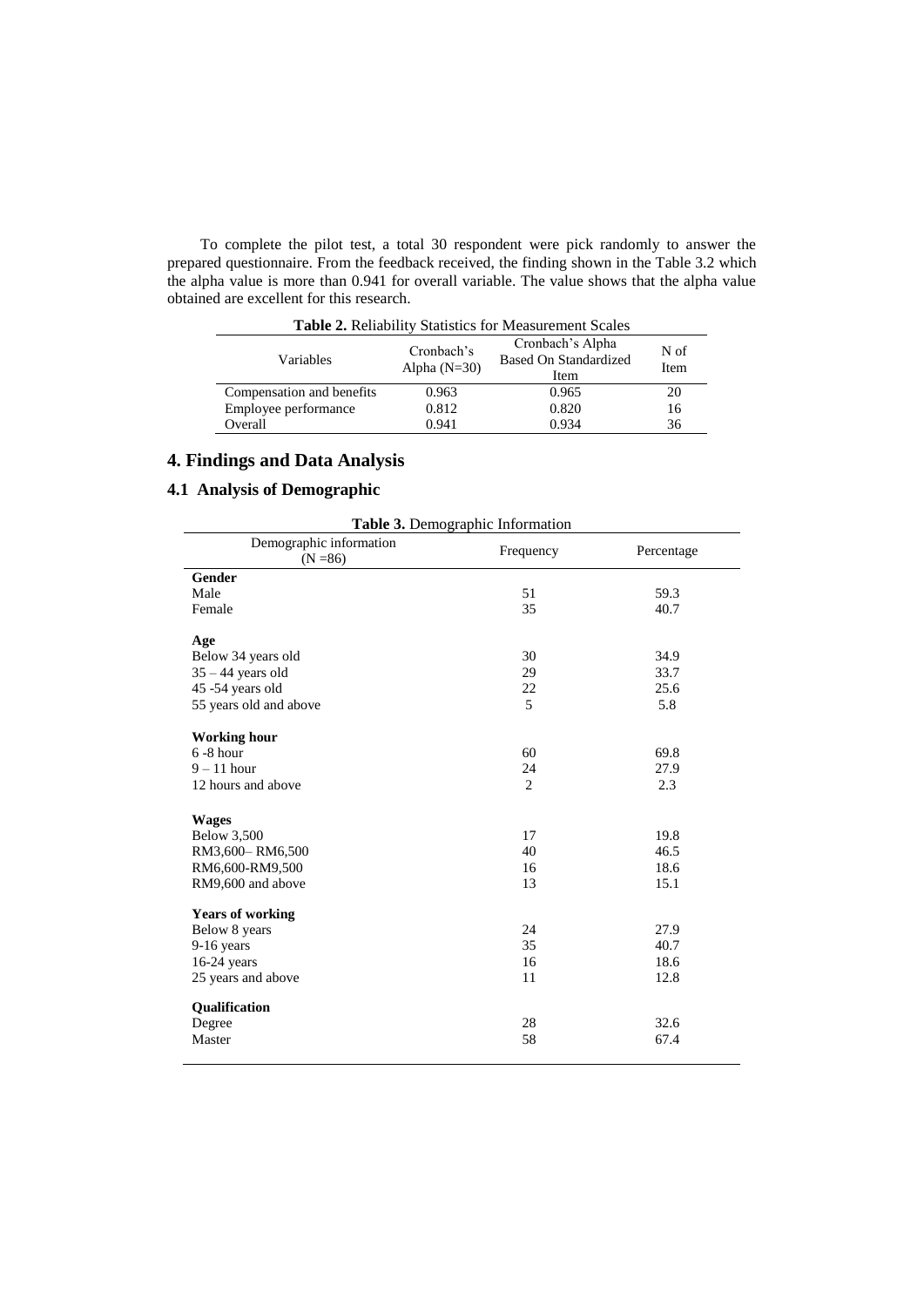Based on result obtained, the percentage of male respondent is higher with 51 respondents (59.3%) compared to the female respondent which is 35 respondents (40.7%). Frequencies of the respondent's age were divided into four categories which is from below 34 years old to above 55 years old. Most of respondent age which is 34.9% is below 34 years old, while there are only 5.8 % of the respondent ages 55 years and above. Table 4.1 also shows that most of the respondents are working between 6-8 hours which contributes to 69.8% respondent. The least of the respondent is working for 12 hour and above which contributes only 2.3% respondent. There are 27.9% respondents have between 9 to11 working hour. Majority of the respondent which is 46.5% received the wages between RM3600-RM6500. Meanwhile, the least respondent receives wages in between RM9600 and above which is 15.1%. Most of the respondents which is 40.7% of them works at the organization for between 9 – 16 years, while there are only 12.8% of them have work for 25 years and above. For the academic qualification, most of the respondents are Master Degree holder which contributes to 67.45% while only 32.6% of the respondents are graduated with Bachelor Degree.

### **4.2 Descriptive analysis**

In descriptive analysis, this section involved analysis of mean level and standard deviation. Table 4.2 below shows the extent level for mean.

| <b>Table 4.</b> Extent Level of Mean |           |  |
|--------------------------------------|-----------|--|
| Mean Score Range                     | Level     |  |
| $1.00 - 2.24$                        | Low       |  |
| 2.25-3.49                            | Average   |  |
| 3.50-4.74                            | High      |  |
| 4.75-6.00                            | Very High |  |
| (Source: Tasmin & Woods, 2008)       |           |  |

| <b>Table 5.</b> Level of Employee Performance         |      |       |  |  |  |
|-------------------------------------------------------|------|-------|--|--|--|
| Level of employee performance<br>Percent<br>Frequency |      |       |  |  |  |
| Average                                               | 40   | 46.5  |  |  |  |
| High                                                  | 53.5 | 53.5  |  |  |  |
| Total                                                 | 86   | 100.0 |  |  |  |

Table 4.3 shows the level of employee performance at XYZ College. 46.5% of the employees have an average level of performance, while 53.5% of them are at a high level. This shows that most of the employees at KKTM have a high level of performance while there are no employees that have a low level and a very high level of performance at workplace.

#### **4.3 Normality**

Normality Analysis is used to determine whether the study population is normally distributed or not. The P value range more than 0.05 (5%) shows that the data is normally distributed and Pearson correlation test will be used. Conversely, abnormal data attribute to P value less than 0.05; Spearman correlation test will be used. There are two test commonly used in normality analysis which are Kolmogorov-Smirnov that used for large sample sizes of more than 50 respondents, while another test is Shapiro-Wilk Test which is more capable to be applied for the smaller sample size of less than 50 respondents.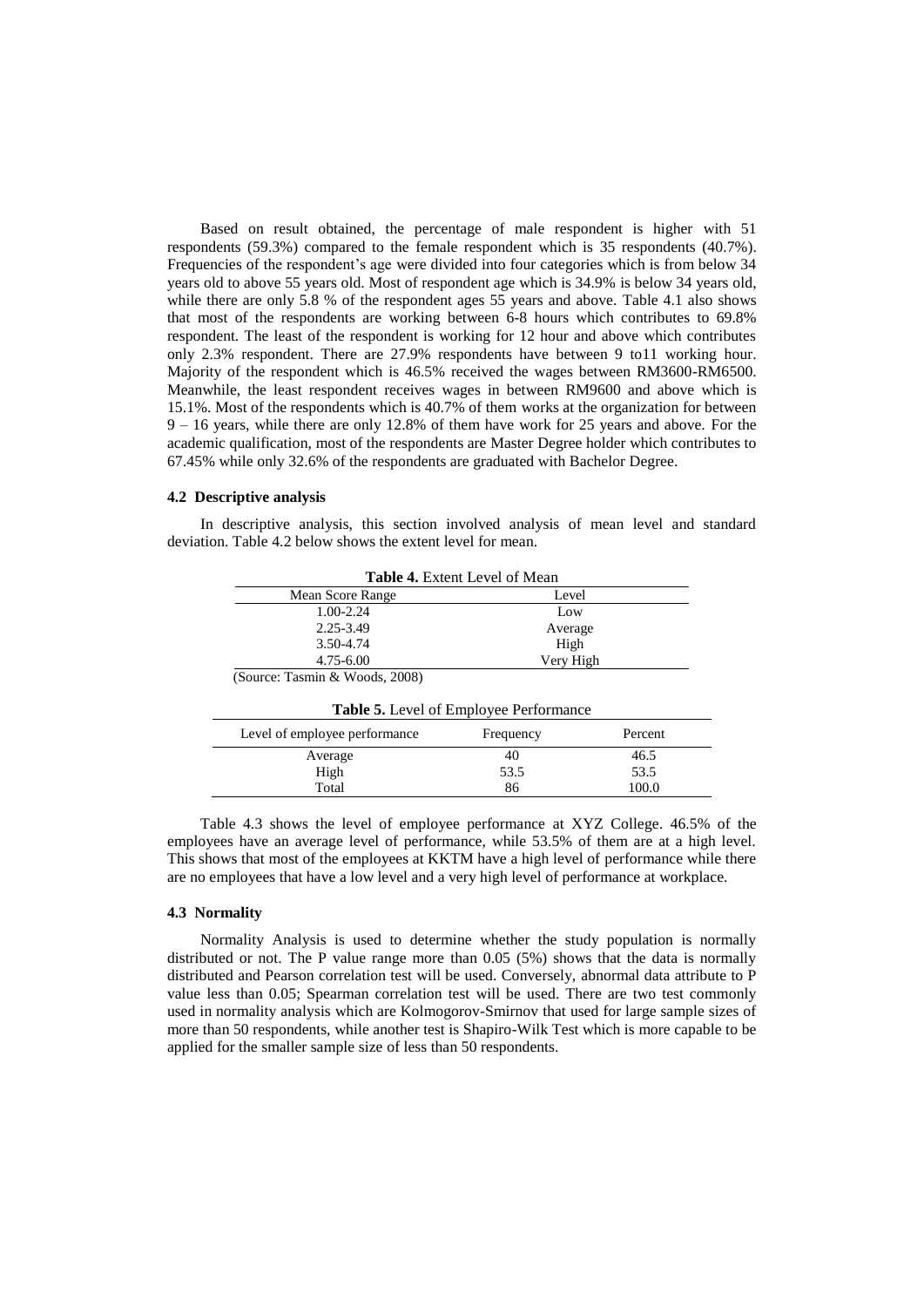| <b>Table 6.</b> Analysis for Normality Test |                  |                                 |
|---------------------------------------------|------------------|---------------------------------|
|                                             |                  | Kolmogorov-Smirnov <sup>a</sup> |
|                                             | <b>Statistic</b> | Df                              |

|                      | <b>Statistic</b> | Df | Sig.    |
|----------------------|------------------|----|---------|
| Remuneration         | .214             | 86 | .000    |
| Allowance            | .181             | 86 | .000    |
| Promotion            | .180             | 86 | .000    |
| Incentives           | .181             | 86 | .000    |
| Employee performance | .082             | 86 | $.200*$ |

Table 4.4 shows that the P value of employee performance is 0.200. Therefore, Kolmogorov-Smirnov was used in this research where there are 86 respondents in this research. Since the result of the normality analysis in this research is normally distributed, Pearson correlation test were used.

### **4.4 Bivariate Correlation Analysis**

The correlation coefficient is measures that determine the degree to which two variables' movement are associated. Since the normality test results shows that the data are normally distributed, thus, Pearson Correlation Analysis is used to examine the relationship between compensation and benefits with employee performance.

If the significant value at p is not more than 0.05, it indicates that two variables are statistically significant, whereas, the significance value at p more than 0.05, it shows that the two variables are not statistically significant. Table 4.5 shows the extent level of correlation.

| <b>Table 7.</b> The Extent Level of Correlation |  |  |  |
|-------------------------------------------------|--|--|--|
| Range                                           |  |  |  |
| 0.91 to $1.00 / -0.91$ to $-1.00$               |  |  |  |
| $0.71$ to $0.90 / -0.71$ to $-0.90$             |  |  |  |
| $0.51$ to $0.70 / -0.51$ to $-0.70$             |  |  |  |
| 0.31 to $0.50 / -0.31$ to $-0.50$               |  |  |  |
| 0.01 to 0.30 $/$ -0.01 to -0.30                 |  |  |  |
| 0.00                                            |  |  |  |
|                                                 |  |  |  |

(Source: Bryman & Cramer, 2005)

### **4.4.1 Correlation between Compensation and Benefits with Employee Performance**

**Table 8.** Correlation between Compensation and Benefits with Employee Performance

| Independent Variables     | <b>Pearson Correlation</b> | Significant<br>Value |
|---------------------------|----------------------------|----------------------|
| Compensation and benefits | 0.317                      | 0.003                |
| Remuneration              | 0.301                      | 0.005                |
| Allowance                 | 0.243                      | 0.024                |
| Promotion                 | 0.275                      | 0.010                |
| Incentives                | 0.249                      | 0.021                |

Based on the result obtained from Table 4.6, it shows that compensation and benefits have a positive relationship with employee performance with a correlation value of 0.317. Further, the strength of the relationship is low. Additionally, the significant value is 0.003 which is less than 0.05. This shows that these two variables are related.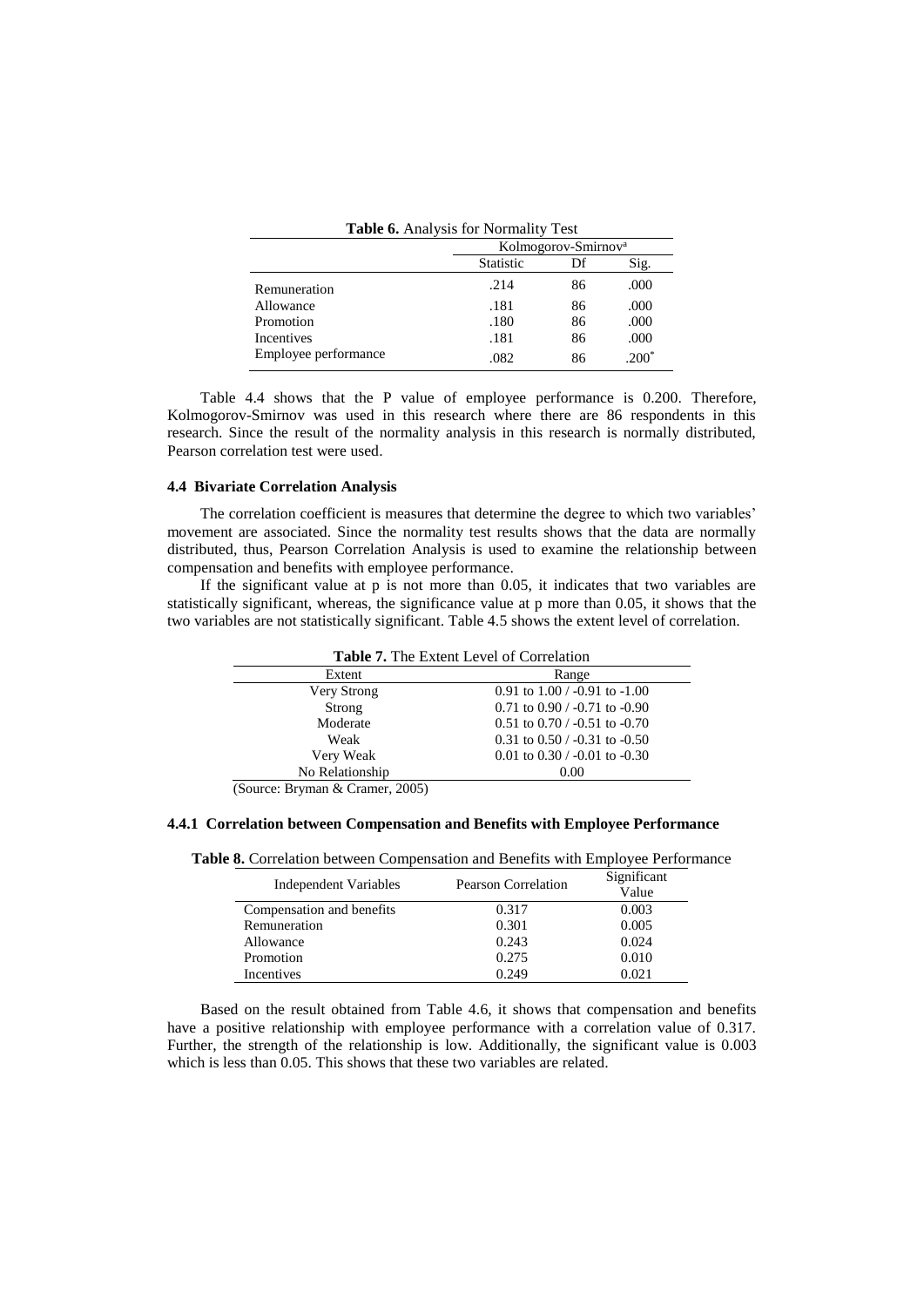Meanwhile, the remuneration also have a positive correlation with employee performance with correlation value of 0.301 that show a low strength. The two variables also related with significant value of 0.005.

Next, Table 4.6 shows that there is a positive relationship between allowance and employee performance with a correlation value of 0.243. The strength of the relationship of the two variable is weak. In addition, the significant value is 0.024 which is less than 0.05. This shows that these two variables are related. Moreover, there is a positive relationship between promotion and employee performance with a correlation value of 0.275. The strength of the relationship of the two variable is weak. In addition, the significant value is 0.010 which is less than 0.05. This shows that these two variables are related. Lastly, incentive shows the positive relationship employee performance with a correlation value of 0.249. The strength of the relationship of the two variable is weak. In addition, the significant value is 0.021 which is less than 0.05. This shows that these two variables are related.

### **4.4 Regression Analysis**

### **4.4.1 Simple Linear Regression Analysis**

### **Table 9.** Simple Linear Regression between Independent and Dependent Variable

|                           | Standardized |       |       |  |
|---------------------------|--------------|-------|-------|--|
|                           | Coefficients |       |       |  |
| Variable                  | <b>Beta</b>  |       | Sig.  |  |
| (Constant)                |              |       |       |  |
| Compensation and benefits | 0.317        | 3.058 | 0.003 |  |

The table 4.7 shows the simple linear regression between independent and dependent variable in which the independent variable are compensation and benefits; dependent variable is overall employee performance. It is found that the independent variable: compensation and benefits ( $\beta = 0.317$ ,  $p = 0.003$ ) have a significant positive effect on employee performance.

### **4.4.2 Multiple Regression Analysis**

|  |  |  | Table 10. Multiple Regression of Independent Variable on Dependent Variable |  |  |
|--|--|--|-----------------------------------------------------------------------------|--|--|
|--|--|--|-----------------------------------------------------------------------------|--|--|

| R    | R Square | Adjusted R<br>Square | Std. Error of the<br>Estimate |       | Sig F |
|------|----------|----------------------|-------------------------------|-------|-------|
| .317 | 100      | .089                 | 0.46848                       | 9.354 | 0.003 |

Table 4.8 shows F statistic for the final model is 9.354 with P-values of 0.003, which indicating a significant model. The significant model indicates that there are effect between independent variable with R=0.317. The variance in overall employee performance ( $R^2$  = 0.100) and 8.9% of in real population (Adjusted  $R^2 = 0.089$ ).

Based on the table, the most important piece of information is the R square. R square represents the total percentage of variance explained by compensation and benefits. It was shown that the value of R square was only 10% thus, exhibiting the variables which are compensation and benefits are very low in effect the employee performance.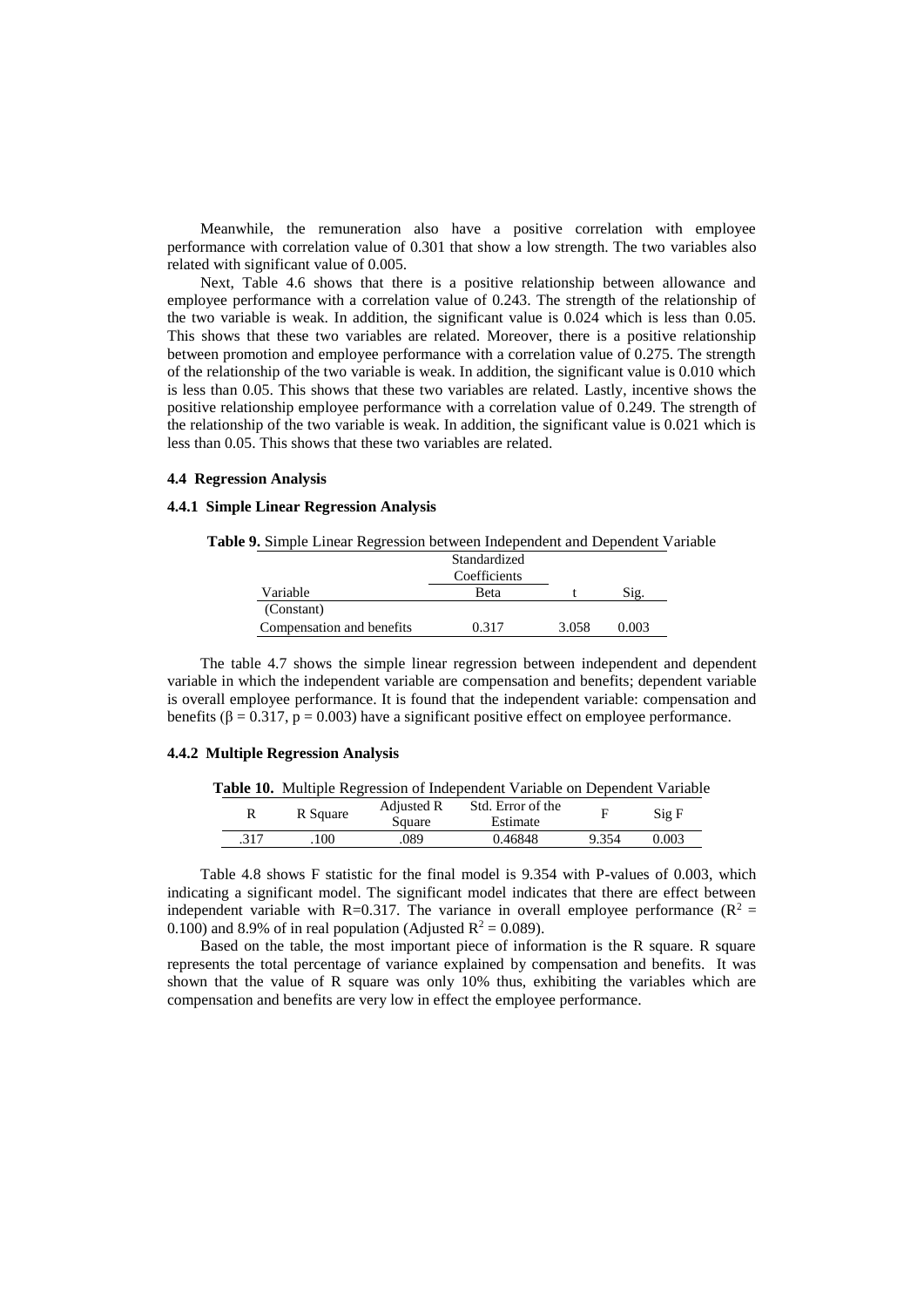### **5. Discussions of Finding**

| <b>Table 11.</b> Summary on the Level of Employee Performance |         |           |            |  |
|---------------------------------------------------------------|---------|-----------|------------|--|
| Employee performance                                          | Level   | Frequency | Percentage |  |
| 3.00                                                          | Average | 40        | 46.5       |  |
| 4.00                                                          | High    | 53.5      | 53.5       |  |

The first objective of the research is to measure the level of employee performance among lecturer in XYZ College. Based on table 5.1 in general, majority the level of employee performance is high which is 53.5% while there are 46% employee have a high level of performance. However, there are no low and very high level of employee performance. Previous studies also mention that compensation is useful instrument for the management to contribute to organizational and can impact positively on the behaviour and productivity [5].

**Table 12.** Summary Results of the Hypotheses on Compensation and Benefits with Employee Performance.

| <b>Hypotheses</b> | Correlation | Significant<br>Value | <b>Hypotheses</b> |  |
|-------------------|-------------|----------------------|-------------------|--|
| H1                | 0.317       | 0.003                | Accepted          |  |
| H <sub>2</sub>    | 0.301       | 0.005                | Accepted          |  |
| H <sub>3</sub>    | 0.243       | 0.024                | Accepted          |  |
| H <sub>4</sub>    | 0.275       | 0.010                | Accepted          |  |
| H5                | 0.249       | 0.021                | Accepted          |  |
|                   |             |                      |                   |  |

The second objective of this research is to identify the relationship of compensation and benefits with employee performance. Based on Table 5.2, the result shows the compensation and benefits with employee performance significantly related since the significant value is 0.003 which is less than 0.050. Therefore this concludes that provided the compensation and benefits towards employee such as remuneration, allowance, promotion and incentive can lead to high level of performance. This is supported by Ju, Kong, Hussin, and Jusoff [47], where their finding suggested that both mandatory and positive relationship with organizational commitment and fringe benefits were having a higher relationship as compare to mandatory benefits [47]. The hypothesis for allowance is accepted with significant value of 0.005. based on Monica Indrayanti and Willen J.F. Alfa [48] finding, they indicates that there are significant effect between compensation and benefits with employee performance [48]. The result also shows that there is relationship between promotions with employee performance with the significant value of 0.010. Ghaffari, Shah, Burgoyne, Nazri, and Salleh [49] state the promotion is an enhancement of the employee's current position [49]. This is because, recognition is required in a social and organizational environment as a motivational tool to produce good results based on their research, they find that promotion is likely important in increasing employee performance because the upwards movement of employee rank in the organization will increase the motivation of employee and their sense of responsibility. The fifth hypothesis also shows the relationship with the employee performance with the significant value of 0.021. According to Oun [34], the positive effect of incentives are used as a lead to show employees what organization want to accomplish and what they assessment and prioritize as significant to their work and it is used as an effective tool to attract employee who are desirable, authoritative into the organization, because employee who appreciate this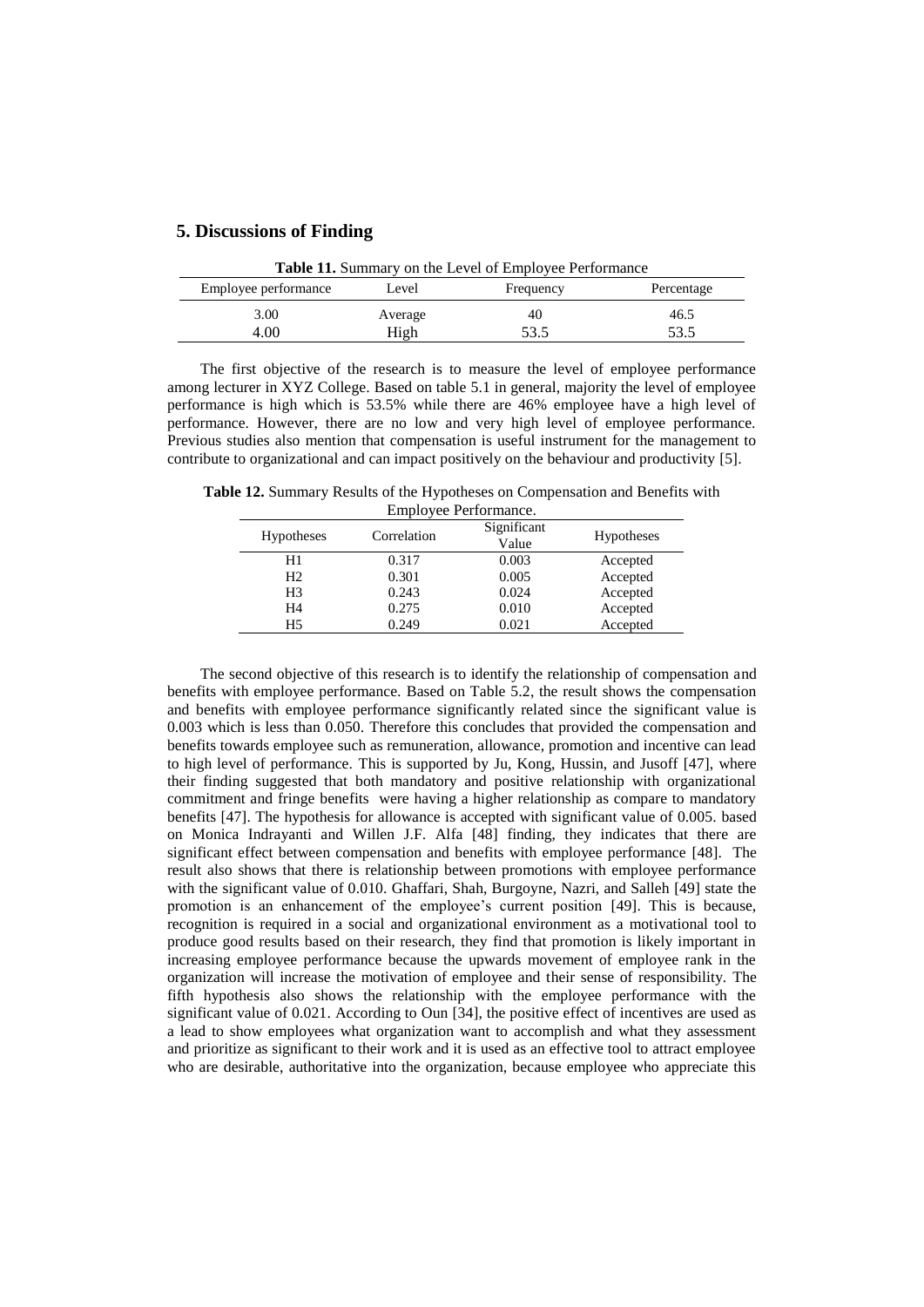form of magnetism will be interesting to work there rather than employee that only looking for steady benefits [34]. Besides, incentives known as a performance-based compensation system that links employee compensation to the achievement of workers who works directly in the workplace [32].

The third objective is regression which shows that there are exist significant value and it is found that the independent variable: compensation and have a significant positive effect on employee performance. The performance of the employee can only increase if there is compensation and benefits that act as motivator. In order to boost the level of performance the organizational must plan the effective strategies for employee. The compensation and benefits can help to increase the level of performance but there are other factors that contribute more in increase the level of performance. There are low correlation and regression which means that the relationship between compensation and benefits and employee performance is very weak. This also means that compensation and benefits not only factor that influence performance. There are other main factor that more important. Organizational should focus on other factor besides of rewards such as supportive and caring environment and good working condition that allow employee to balance the personal and professional spheres [50].

### **6. Recommendation**

The organization need to develop and implemented strategies of provide the effective compensation and benefits to increase the level of employee performance. For example, adjust a real wage system in accordance with the established wage structure by process and evaluate the information from labour market and internal policies of the organization [51].

In addition, future studies should try to cover a larger geographical area and to compare the result received from different country and educational organization of different size. This will ensure a broad spectrum of respondent and show how the geographical location and size of an organization has an influence on employee level performance such as private sector of educational institution.

### **7. Conclusion**

Employee performance is very important in contribute to the organizational success. In order to boost the level of performance the organizational must plan the effective strategies for employee. The compensation and benefits can help to increase the level of performance but there are other factor that contribute more in increase the level of performance. Organizational should focus on other factor besides of rewards such as supportive and caring environment and good working condition that allow employee to balance the personal and professional spheres [50].

### **References**

- [1] Dessler, G. (2015). *Human resource management*. Boston: Pearson.
- [2] Feraro-Banta, L., & Shaikh, S. Al. (2017). Relation of Compensation and Benefits on Employees' Performance: A Study of Audit Firms in Bahrain. *Iarjset*, *4*(5), 175–183. https://doi.org/10.17148/IARJSET.2017.4533
- [3] Samnani, A. K., & Singh, P. (2014). Performance-enhancing compensation practices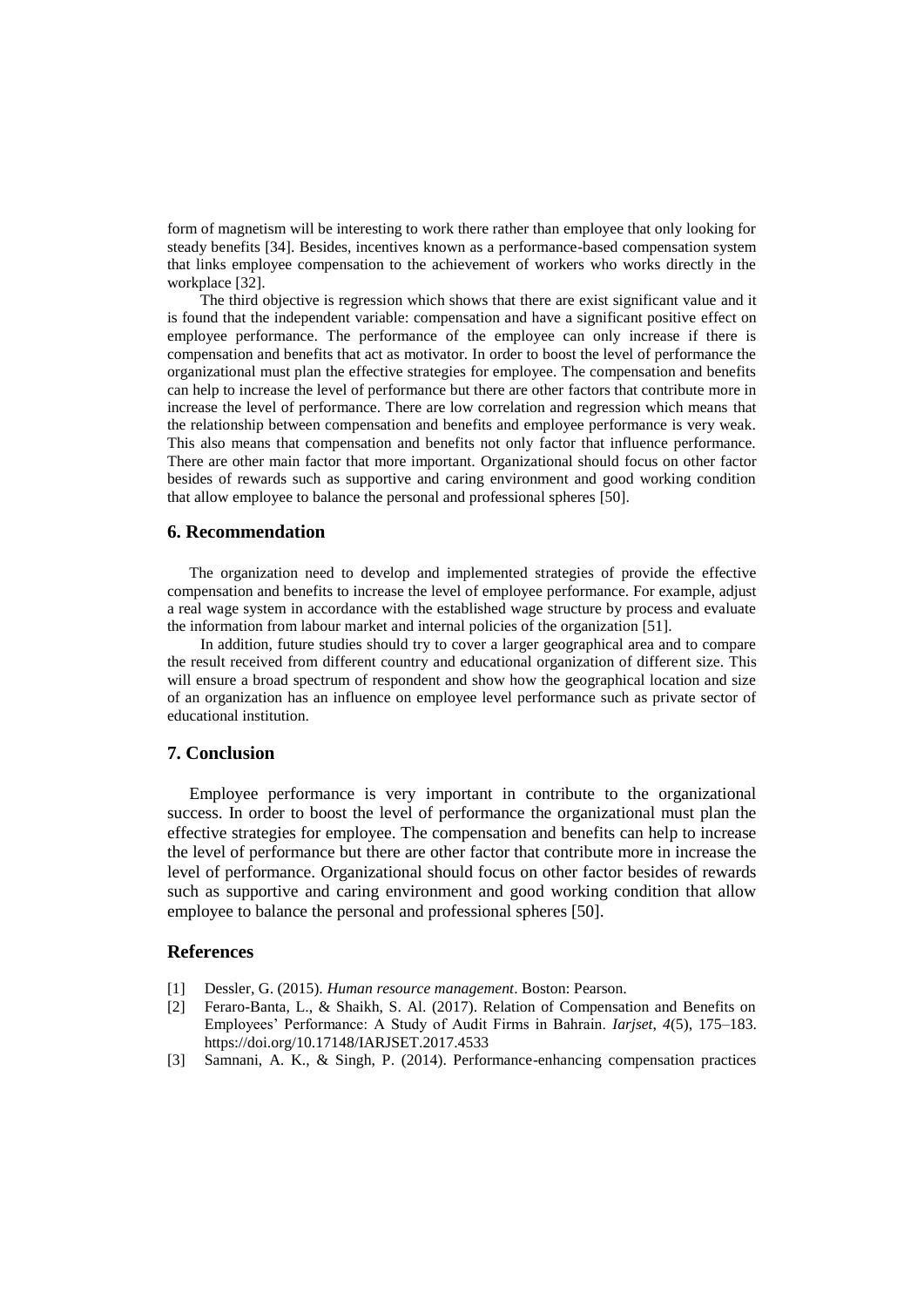and employee productivity: The role of workplace bullying. *Human Resource Management Review*, *24*(1), 5–16. https://doi.org/10.1016/j.hrmr.2013.08.013

- [4] Woodruffe, C. (2006). The crucial importance of employee engagement. *Human Resource Management International Digest*, *14*(1), 3-5
- [5] Mabaso, C. M., & Dlamini, B. I. (2017). Impact of Compensation and Benefits on Job Satisfaction. *Research Journal of Business Management*, *11*(2), 80–90. https://doi.org/10.3923/rjbm.2017.80.90
- [6] Kar, B., Panda, Madhu, C., Pathak, Mallika, D. (2019). Women's Work Life Balance: Compensation is the Key. Journal of Management Research (09725814) . Jan-Mar2019, Vol. 19 Issue 1, p29-40. 12p.
- [7] Larbi, T.-A. (2014). Effect of Compensation Management on Employee Performance At the St . Michael ' S Catholic Hospital , Pramso. *Human Resource and Organizational Development*, (July), 1–80.
- [8] Yeung, R., Gigliotti, P. & Nguyen-Hoang, P. Res High Educ (2019) 60: 1. ttps://doi.org/10.1007 /s11162-018-9501-7
- [9] Adeoye, A. O. (2014). *An Assessment of Compensation Management and Motivation on*. *Management, Information Technology and Governance*.
- [10] Anto, M. L. (2018). Talent Management of Multinational Companies in the Kingdom of Bahrain. *Bussiness and Management*, *10*(5), 5–8.
- [11] Salisu, J. B., Chinyio, E., & Suresh, S. (2015). The impact of compensation on the job satisfaction of public sector construction workers of jigawa state of Nigeria. *The Business and Management Review*, *6*(4), 10–11.
- [12] Berber, N., Morley, M. J., Slavić, A., & Poór, J. (2017). Management compensation systems in Central and Eastern Europe: a comparative analysis. *The InTernaTIonal Journal of human resource managemenT*, *28*(12), 1661-1689.
- [13] Soon, C. S., Brass, M., Heinze, H. J., & Haynes, J. D. (2008). Unconscious determinants of free decisions in the human brain. *Nature neuroscience*, *11*(5), 543.
- [14] Nyangi, P. A. (2011). *Perceived effects of employee benefits on employee retention at Kenya Forest Service* (Doctoral dissertation).
- [15] Hina, Q., Zamir, S., & Nudrat, S. (2014). Impact of employee benefits on job satisfaction of teachers at higher level. *Journal of Education and Practices*, *5*(7), 122– 129. **Retrieved** from http://citeseerx.ist.psu.edu/viewdoc/download?doi=10.1.1.976.8782&rep=rep1&type=p df
- [16] Dar, L., Akmal, A., Naseem, M. A., & din Khan, K. U. (2011). Impact of stress on employees job performance in business sector of Pakistan. *Global journal of management and business research*, *11*(6).
- [17] Siramiati, N. W., Surachman, Hadiwidjojo, D., & Rohman, F. (2016). Performance-Based Compensation Effect On Employee Motivation, Satisfaction Of Employees, And Performance Of Employees (Study On Private Universities In The Province Of Bali): Conceptual Frameworks. *International Journal of Business, Economics and Law, ISSN: 2289-1552*, *11*(2), 62–70. Retrieved from http://ijbel.com/wpcontent/uploads/2017/02/BUS-215.pdf
- [18] Odunlami, I. B., & Matthew, A. O. (2014). Compensation Management and Employees Performance in the Manufacturing Sector , A Case Study of a Reputable Organization in the Food and Beverage Industry. *International Journal of Managerial Studies and Research*, *2*(9), 108–117.
- [19] Purnama, M. S. (2017). the Effect of Direct and Indirect Compensation To Employee'S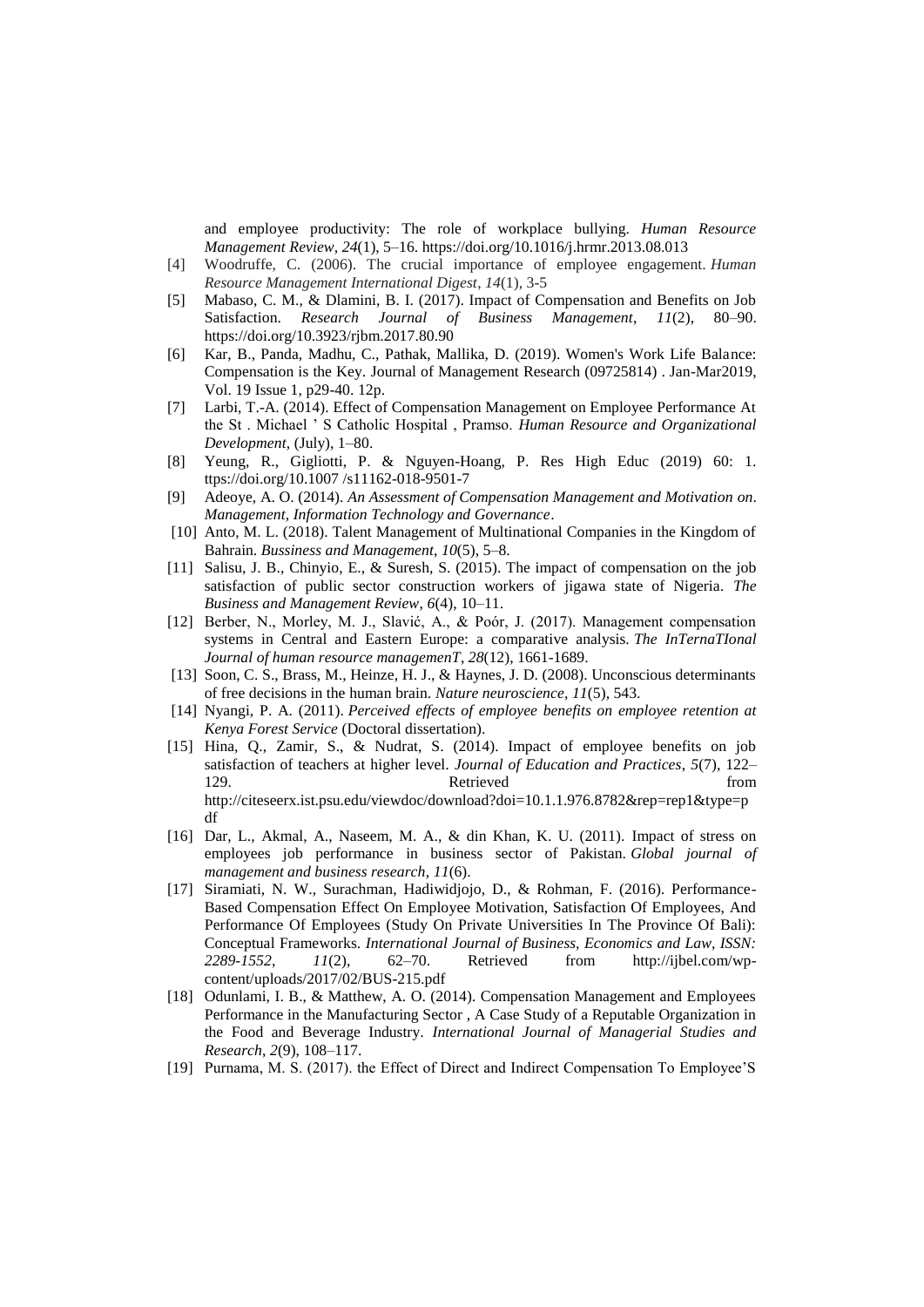Loyalty: Case Study At Directorate of Human Resources in Pt Pos Indonesia. *Journal of Indonesian Applied Economics*, *7*(1), 84–102. https://doi.org/10.21776/ub.jiae.2017.007.01.6

- [20] Bender, K. A., & Heywood, J. S. (2010). Out of balance?: Comparing public and private sector compensation over 20 years.
- [21] Maicibi, N. A. (2005) Pertinent Issues in Management: Human Resource and Educational Management. Net Media Publishers, Kampala First ed.
- [22] Boselie P, Dietz G, Boon C (2005) Commonalities and contradictions in HRM and performance research. Hum Resour Manage J 15(3):67–94
- [23] Zamer, H., Alireza, S., Nisar, W., & Amir, M. (2014). The Impact of the Motivation on the Employee $a\&\#128;\&\#153;s$  Performance in Beverage Industry of Pakistan. *International Journal of Academic Research in Accounting, Finance and Management Sciences*, *4*(1), 293–298. https://doi.org/10.6007/IJARAFMS/v4-i1/630
- [24] Agwu, M. O. (2013). Impact of Fair Reward System on Employees Job Performance in Nigerian Agip Oil Company Limited Port-Harcourt. *British Journal of Education, Society & Behavioural Science*, *3*(1), 47–64. https://doi.org/10.9734/BJESBS/2013/2529
- [25] Prasad, C. V. 2015. Emerging trends in HRM. *International Journal of Economic Research*, **12**(2): pp. 511 – 517.
- [26] Armstrong, M. (2006). Performance management: Key strategies and practical guidelines.
- [27] Muguongo, M.M., Muguna, A.T., dan Muriithi, D.K. 2015. Effects of Compensation on Job Satisfaction Among Secondary School Teachers in 13 Maara Sub - County of Tharaka Nithi County, Kenya. , Vol. 3, No. 6, pp. 47-59.
- [28] [W.D. McCausland,](https://www.emeraldinsight.com/author/McCausland%2C+WD) [K. Pouliakas,](https://www.emeraldinsight.com/author/Pouliakas%2C+K) [I. Theodossiou,](https://www.emeraldinsight.com/author/Theodossiou%2C+I) (2005) "Some are punished and some are rewarded: A study of the impact of performance pay on job satisfaction", International Journal of Manpower, Vol. 26 Issue: 7/8, pp.636- 659, <https://doi.org/10.1108/01437720510628112>
- [29] Gathungu, E. W. M., Iravo, M. A., & Namusonge, G. S. (2015). Effect of Promotion Strategies on the Organizational Commitment of Banking Sector Employees in Kenya. *IOSR Journal Of Humanities And Social Science Ver. I*, *20*(10), 36–45. https://doi.org/10.9790/0837-201013645
- [30] Brenya, R., Weijun, C., & Kipkemboi, R. B. (2018). Factors Affecting Academic Staff And Their Impact On The University : A Case Study Of Nuist, *7*(February), 71–82.
- [31] Osibanjo, O. A., Adeniji, A. A., & Olubusayo, H. (2014). Compensation packages : a strategic tool for employees ' performance and retention. *Journal of Sciences*, (25), 65– 84.
- [32] Mathis, R. L., & Jackson, J. H. (2011). *Human resource management: Essential perspectives*. Cengage Learning.
- [33] Lai, C. (2009). Motivating employees through incentive programs.Hazzi, O., & Maldaon, I. (2015). A Pilot Study: Vital Methodological Issues. *Verslas: Teorija Ir Praktika*, *16*(1), 53–62. https://doi.org/10.3846/btp.2015.437
- [34] Oun, T. (2015). *A Thesis submitted to Victoria University of Wellington in partial fulfillment of the requirement for the degree of Master of Ma*.
- [35] Dewhurst, M., Guthridge, M. & Mohr, E. (2010). Motivating people: getting beyond money. McK- insey Quarterly,  $(1)$ , 12-15
- [36] Sultana, Afshan & Irum, Sobia & Ahmed, Kamran & Mehmood, Nasir. (2012). Impact of training on employee performance: A study of telecommunication sector in Pakistan. INTERDISCIPLINARY JOURNAL OF CONTEMPORARY RESEARCH IN